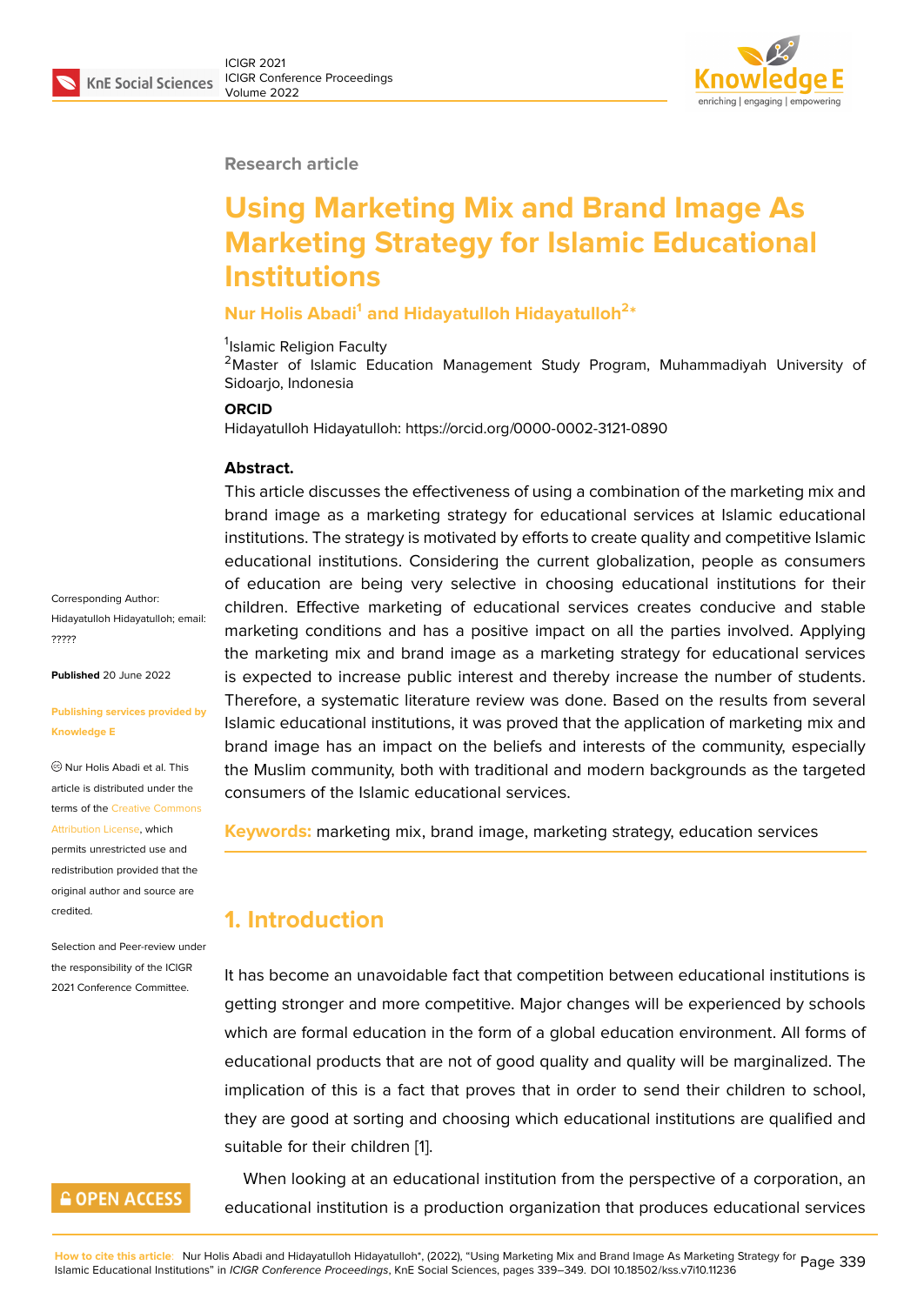purchased by consumers. If producers are not able to market their products, in this case educational services, because the quality cannot satisfy consumers, then the production services offered are not sold. This means that educational institutions that process educational services are not able to satisfy user educations according to market needs, even these educational institutions will not apply to continue to exist [2].

When approaching the acceptance of new students, advertisements from schools will appear, both in print media, electronic media and social media. This is done as a step in implementing a marketing strategy. The purpose of all of that is to bec[om](#page-9-0)e an attraction, attention and interest for education customers, in this case the community or prospective students. A healthy and dynamic competitive culture is born from competition from educational institutions that implement good marketing strategies [3].

One strategy to influence purchasing decisions is to apply a marketing mix. The marketing mix consists of 7 variables, which include: product, price, place, promotion, people, physical facilities, and process [4]. Not only that, there are [oth](#page-9-1)er things, namely brand image which is an important consideration for prospective students to make their choices [5]. One of the right steps is to give the public a good (positive) brand image [6]. The research (RQi) discussed in thi[s p](#page-9-2)aper are:

Research Question 1 (RQ1): How is the implementation of the marketing mix as a marketin[g](#page-9-3) strategy for educational services, as stated in the existing research?

Research Question 2 (RQ2): How is the implementation of brand image as a marketing strategy for educational services, as stated in the existing research?

Research Question 3 (RQ3): What factors in the application of the marketing mix and brand image as a marketing strategy for educational services have not received the attention of researchers?

This article is a research that provides a comprehensive overview of the marketing strategy of educational services. We begin in Part 2, by describing the implementation of the marketing mix and brand image as an educational services marketing strategy. Section 3 describes the literature review method used. Section 4 reports on some of our findings, Section 5 answers the research questions and Section 6 ends with conclusions related to the research.

## **1.1. Education Services Marketing Strategy**

The implementation of an effective planned marketing strategy is a major determinant of the performance of an operating company. However, little is known about the specific drivers and nature of implementing effective marketing strategies. In this study, we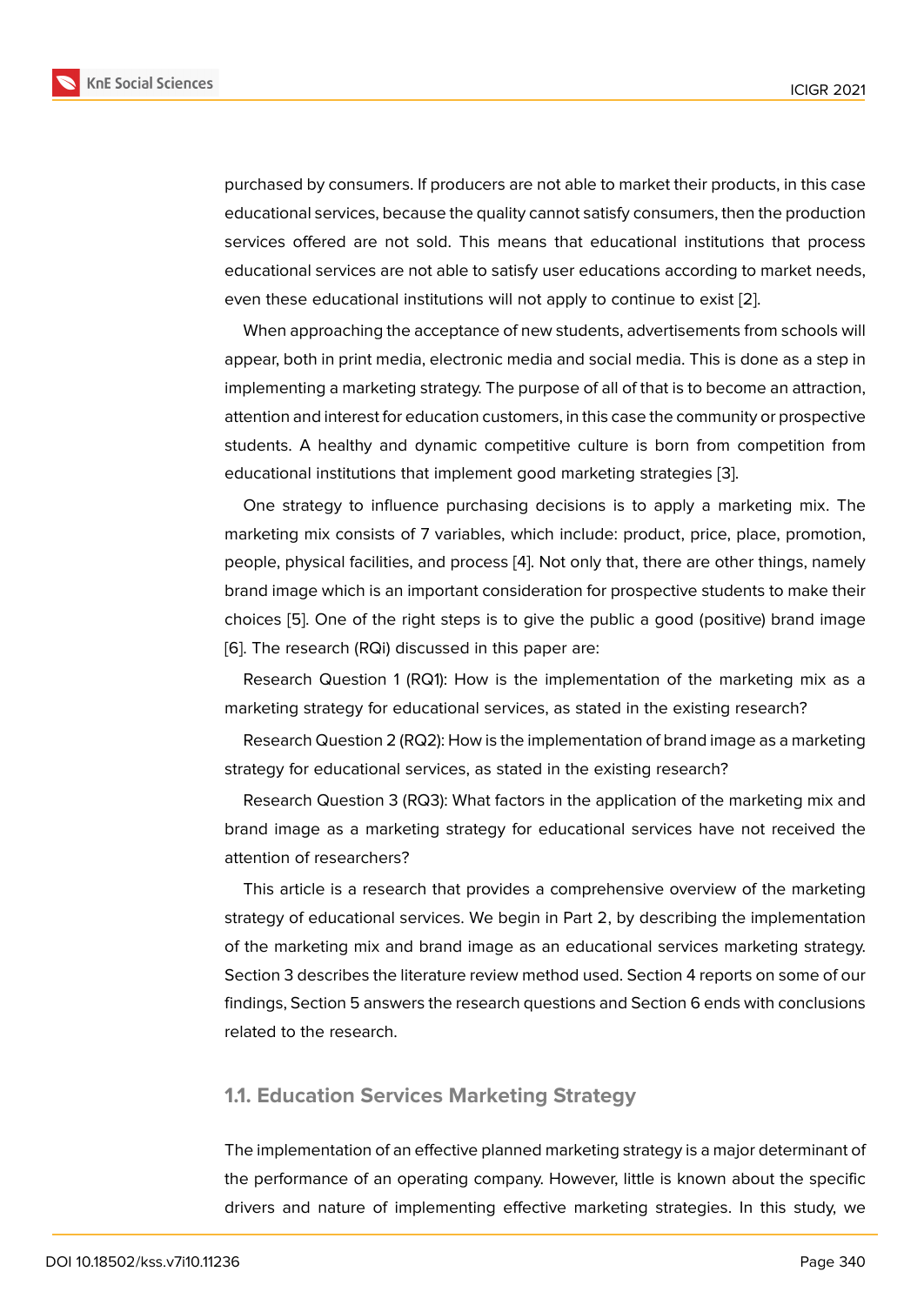compiled several literatures related to implementation in marketing and management strategies to develop a new conception of the effectiveness of implementing marketing strategies. The effective implementation of the planned marketing strategy greatly contributes to the market and performance. Apart from that, marketing capabilities also play an important role in implementing effective marketing strategies in business operations [7].

Marketing in the context of educational services is a social and managerial process to get what is needed and wanted through creating offers, exchanging products of value with other p[a](#page-9-4)rties in the field of education. The ethics of marketing services in the world of education is to offer quality intellectual services and overall character building [8]. Educational service marketing strategy to be able to increase the quantity of students in the world of education [9]

### **1.2. Marketing Mix**

Marketing mix is a marketing strategy that is implemented in an integrated manner or a marketing strategy that is carried out simultaneously. This strategy is used by applying the strategic elements in the marketing mix itself [10].

Traditionally, the marketing mix is known as the 4 P's, namely Product, Promotion, Price, and Place. It is a theory in marketing management and a widely used managerial tool to help identify the main components of a pr[odu](#page-9-5)ct [11].

In the service sector, there are 7Ps, namely product, price, place, promotion, people, process and physical evidence. Marketing mix efforts need to be directed so that it can generate marketing stimuli (marketing impulses) [12]. T[he](#page-9-6) 7P marketing mix variables together have a positive and significant effect on impulse buying which has supported the sale of goods moderated by the uniqueness of a study program termed a niche market [12]. Marketing mix has a positive and sign[ific](#page-9-7)ant effect on brand image [13].

In the twentieth century, the value-creation chain features parties who play clearly defined roles with respect to a particular marketing mix instrument: manufacturers develop[, p](#page-9-7)roduce, and advertise products. The retailer distributes the product a[nd](#page-10-0) sets the price faced by the consumer. Thus, manufacturers have more control over the top funnel marketing activities related to advertising, branding and product innovation. The retailer is responsible for bottom funnel activities related to distribution, pricing, and promotion [14].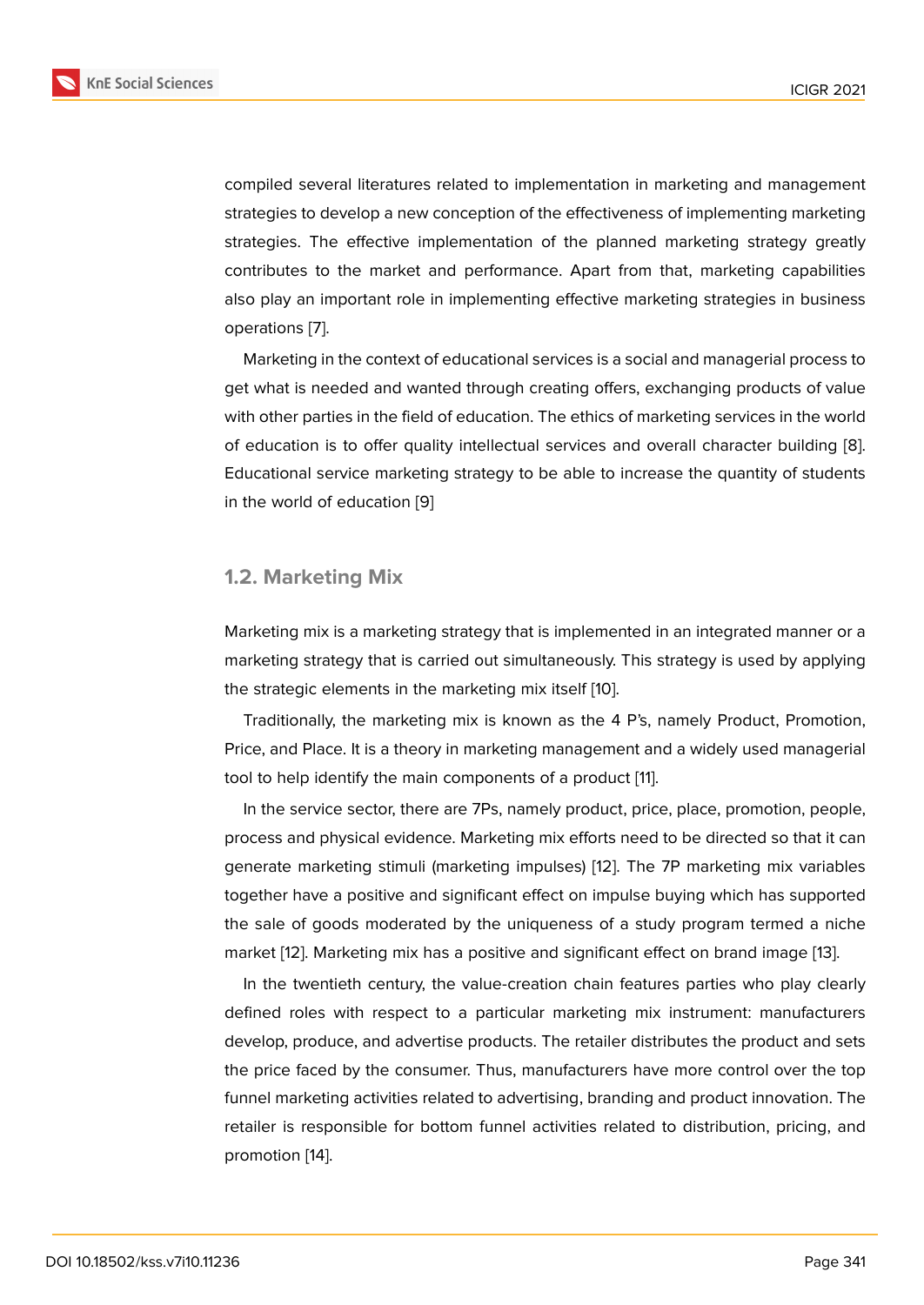## **1.3. Brand Image**

Most of the research on brand image to date is still focused on product and service images, but relatively few studies have focused on corporate brand image [15]. To obtain the target brand image, the company develops various activities to manage the brand as an asset [16]. Brand image has an important role in increasing customer loyalty [10].

There are two main components of brand image, namely functional [an](#page-10-1)d affective dimensions. What is meant by functional dimensions are dimensions that have tangible and measur[abl](#page-10-2)e characteristics. On the other hand, the affective dimension is rel[ate](#page-9-5)d to psychology, feelings and attitudes towards the company [17]. Brands can increase market share while reducing costs and contribute to brand understanding and spreading positive word of mouth [18].

## **2. Research Me[tho](#page-10-3)dology**

This systematic literature review method is carried out by collecting national and international accredited articles or journals accessed from Scopus, SINTA, lens.org and through general search engines, such as Google Scholar, which are used to collect various relevant sources by using keywords can document and review all related articles. Then review, evaluate, and interpret all available research. In this kind of method, the researcher reviews and identifies journals in a structured manner in each process. The purpose of this systematic literature review is to provide answers to the three research questions mentioned in the introduction.

In this review, we collected material related to the timeframe between 2016-2021, to generate recently published literature, as well as research work published in the early stages of field development. The methodology adopted in the prismatic systematic literature review is as depicted in Figure ??.

The research methodology includes the following phases:

- 1. Phase 1 is Identification: There are 1829 literatures that have been found by searching all databases using the keywords: "marketing mix, brand image, education services, marketing strategy".
- 2. Phase 2 is Screening: After the initial screening was carried out, 1523 were found which were irrelevant because they were outside the scope or context. Furthermore, a more focused search is carried out using subject matter.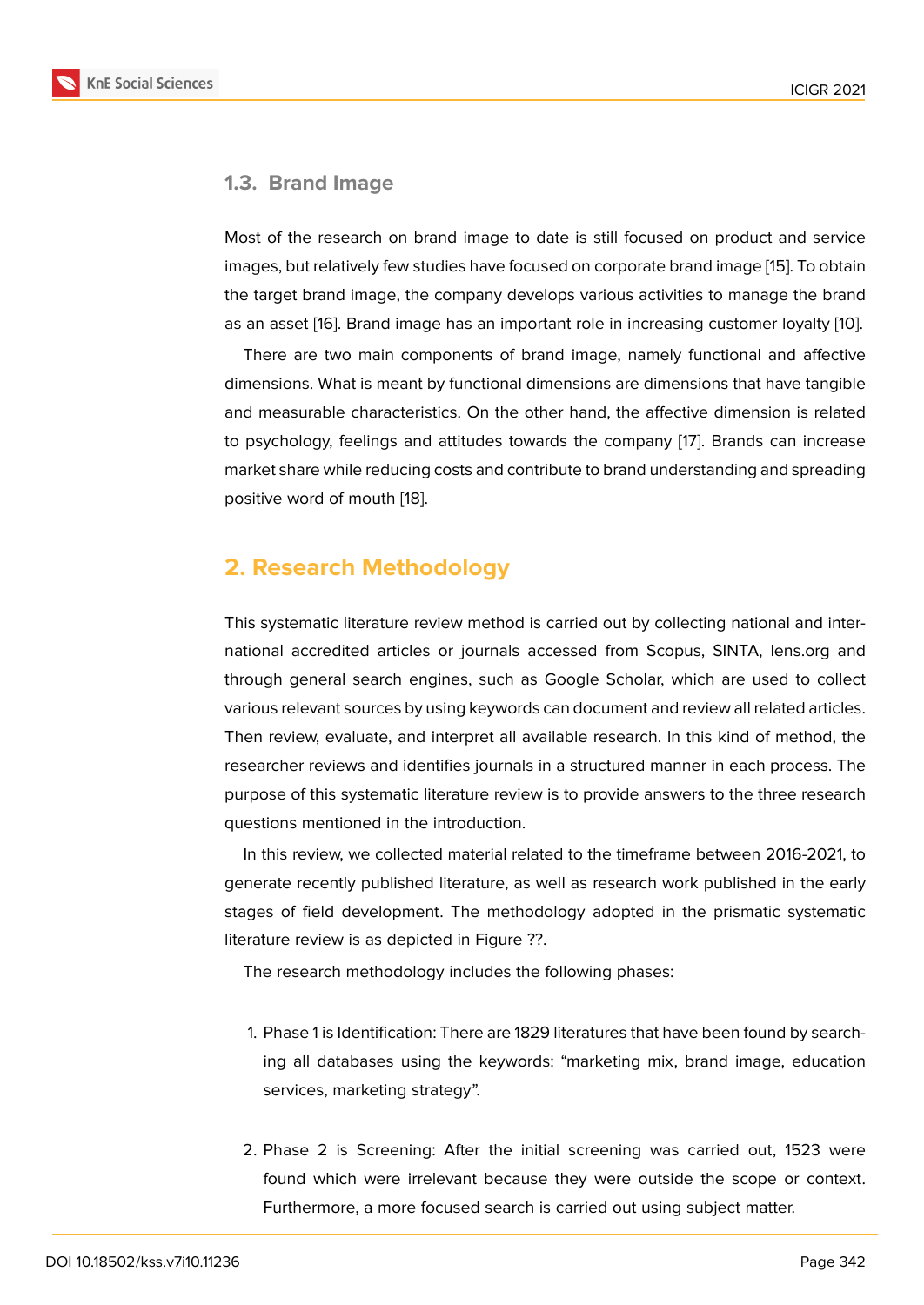

- 3. Phase 3 is Feasibility: From the initial search results there were 1829 literatures and then 306 literatures were found by analyzing document abstracts. In that case only relevant studies are retained.
- 4. Phase 4 is Inclusion: Of all the remaining papers, 250 papers are recorded in a structured and systematic format. The papers have been read, and the final stage of the elimination process is to eliminate all but 18 papers.
- 5. Phase 5 is Profile table: A profile table is made for 18 sources that are considered quite relevant to the topic of this research and then stored for detailed analysis.

# **3. Findings**

As mentioned in the previous section, only 18 studies were retained for intensive analysis. The studies were classified according to: (1) relevance, (2) the country where the study was conducted, and (3) the methodology adopted.

## **3.1. Country**

Regarding the country or region where the research was conducted, there were: eleven in Indonesia, two in Japan, two in the USA, one in the Netherlands, one in China and one in India. Of the various studies conducted, most studies do not have a specific focus on a particular country. However, some of them mention the state as part of the supporting evidence.

## **3.2. Focus Paper**

The focus of publication papers is divided into 3 categories, which reflect their focus. from 18 sources:

- 1. Marketing mix Definition: 6 (six) studies explore the core meaning of the term "Marketing mix" (eg definition, terminology, impact).
- 2. Brand image Definition: 7 (seven) studies explore the core meaning of the term "Brand image" (eg definition, terminology, impact).
- 3. Educational services marketing strategy Definition: 5 (five) studies explore the core meaning of the term "Educational services marketing strategy" (eg definition, terminology, impact).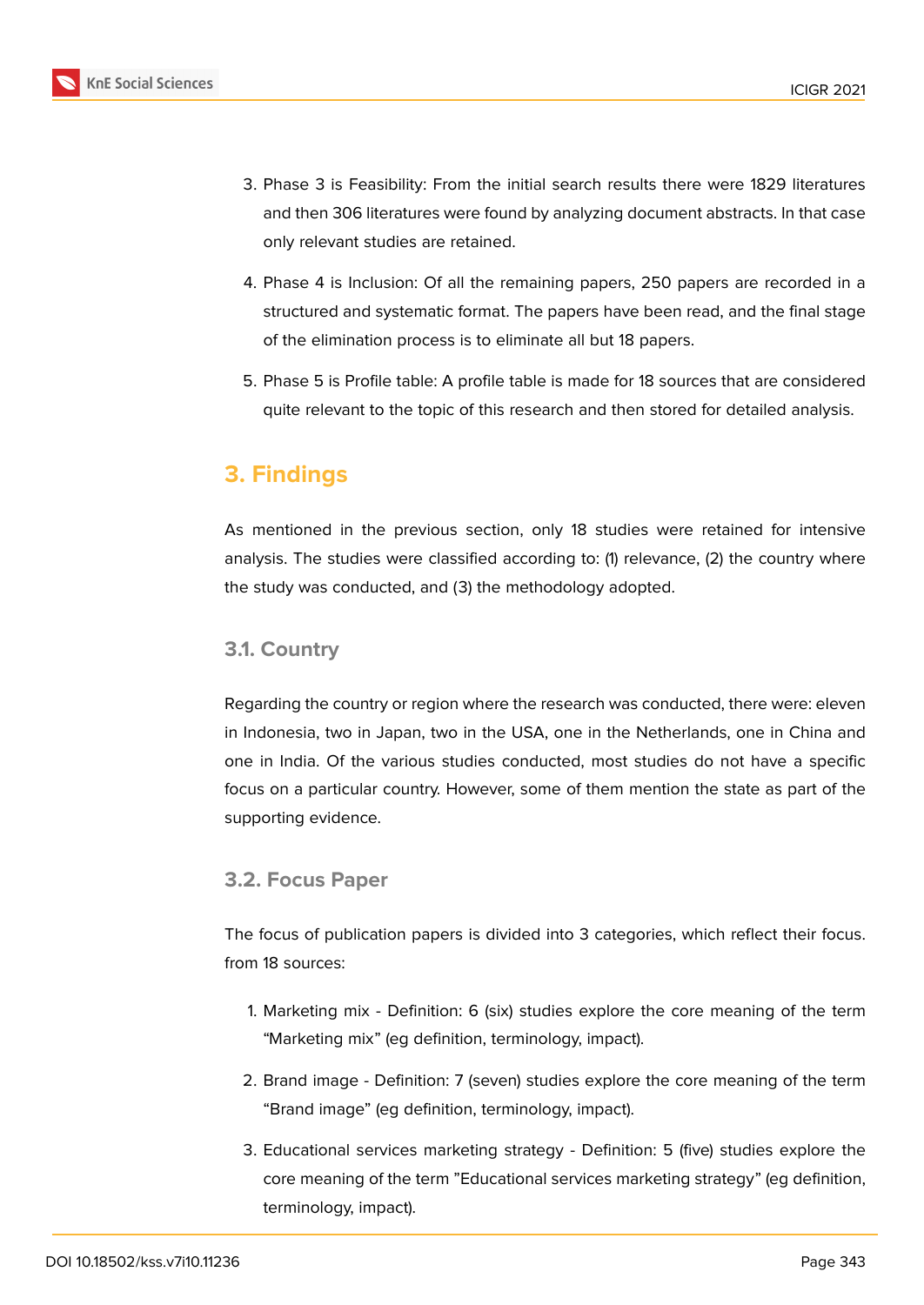### **3.3. Discussion**

One of the marketing tools used to influence buying or choosing decisions is the marketing mix, where for the service sector it consists of 7Ps, namely product, price, place, promotion, people, process and physical evidence [12]. Educational institutions should be aware of the importance of implementing a marketing mix, the principle is that where there are products, buyers, and sellers, there must be a market, and where there is an automatic market there is competition. By bein[g a](#page-9-7)ware of the existence of competition, as far as possible, educational institutions are aware that all activities that occur in educational institutions become a brand image, where the brand image is the first point of assessment for consumers to bargain until they finally buy the educational services they have.[2]. Articles reviewed by search engines found the following articles:

## **4. Answerin[g t](#page-9-0)he Research Questions**

We will now return to our three research questions:

**RQ1**: How to implement the marketing mix as a marketing strategy for educational services?

The dimensions that are not revealed in our research indicate that the application of the marketing mix as a marketing strategy for educational services is very effective in the progress of an educational institution both in terms of quality and quantity.

**RQ2**: How to implement the brand image as a marketing strategy for educational services?

The dimensions revealed in our research show that the application of brand image as a marketing strategy for educational services really brings about the progress of an educational institution both in quality and quantity.

**RQ3**: What aspects of the implementation of the marketing mix and brand image as a marketing strategy for educational services have not received the attention of researchers?

The marketing mix used in the analysis is the 7P concept which consists of the traditional 4Ps, namely: product, price, place, and promotion. Coupled with special 3Ps for marketing services, namely: people, physical evidence, and processes. However, what researchers rarely pay attention to are people, physical evidence, and processes. In addition, the brand consists of 4 aspects: attributes, benefits, values, and personality as well as images related to something attached to a product or service in the eyes of consumers.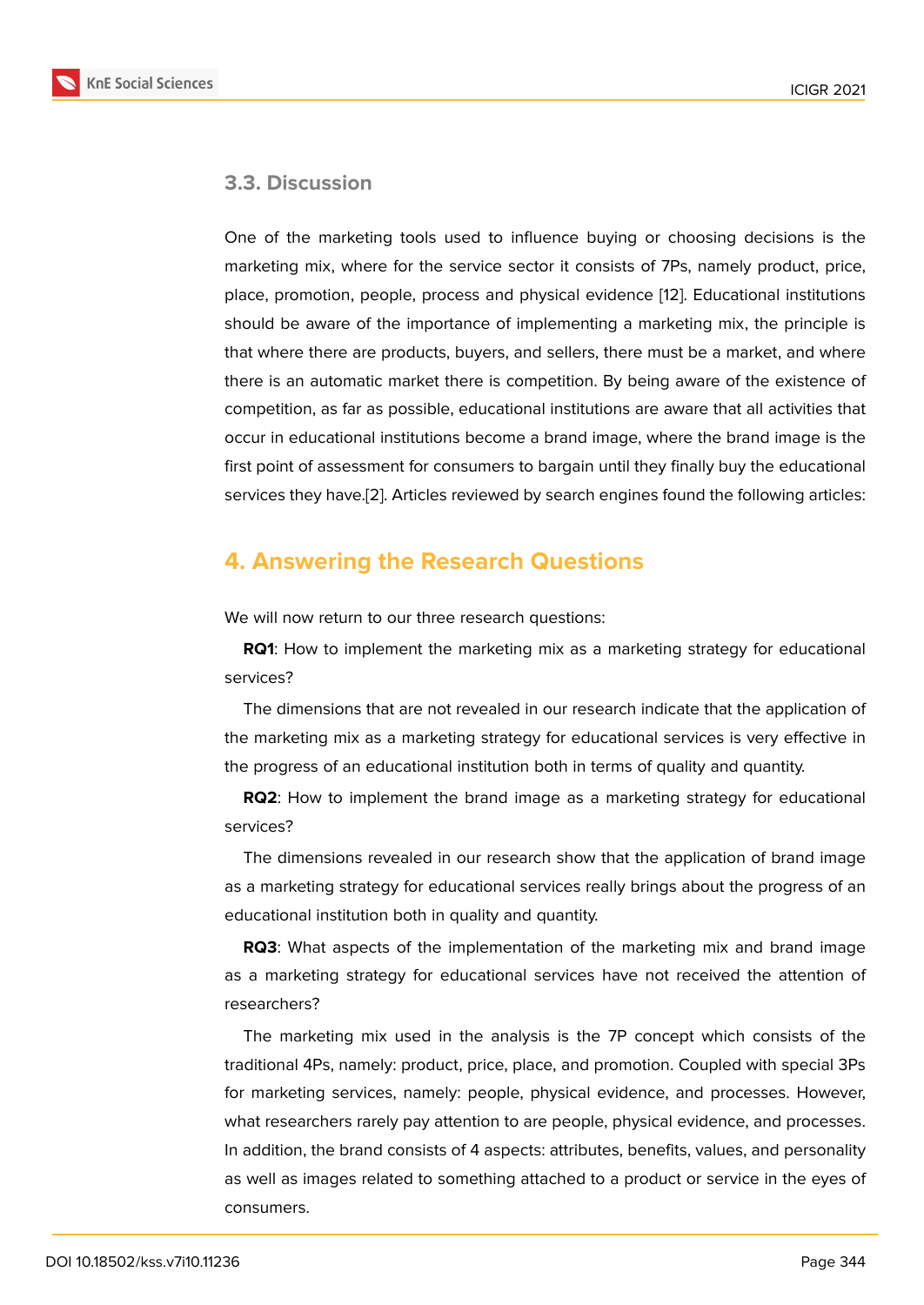

| Author/s                                                                  | Journal/Proceeding                                                                                                                                                                                                  | Title                                                                                                                                                                | Conclusion                                                                                                                                                                                                                                                                                                                                                                                         |  |
|---------------------------------------------------------------------------|---------------------------------------------------------------------------------------------------------------------------------------------------------------------------------------------------------------------|----------------------------------------------------------------------------------------------------------------------------------------------------------------------|----------------------------------------------------------------------------------------------------------------------------------------------------------------------------------------------------------------------------------------------------------------------------------------------------------------------------------------------------------------------------------------------------|--|
| S. E. Y. Waluyo JEBDEER:                                                  | Journal Analisa<br>Entrepreneurship, lokasi,<br>of<br><b>Business Development kualitas</b><br>and<br><b>Educations Research</b>                                                                                     | biaya<br>memilih sekolah SMA Mojokerto<br>Muhammadiyah<br>2<br>Mojosari di Mojokerto                                                                                 | pengaruh Location and cost variables partially<br>dan proved to have a significant effect on<br>pendidikan students' interest in choosing schools<br>Economic terhadap minat siswa at SMA Muhammadiyah 2 Mojosari                                                                                                                                                                                  |  |
| F. Dwiyama                                                                | Adaara: Jurnal Manaje-<br>men Pendidikan Islam                                                                                                                                                                      | <b>Brand</b><br>Upaya<br>Pendidikan<br>Mampu Bersaing                                                                                                                | Image: Build a brand A positive image of<br>Memasarkan educational institutions in the context of<br>Bagi marketing a better education is not easy.<br>Lembaga Yang Kurang However, this does not mean that only<br>certain educational institutions can build<br>and create a positive brand image for the<br>community.                                                                          |  |
| S. Labaso                                                                 | <b>MANAGERIA:</b><br>Jurnal<br>Manajemen<br>Pendidikan Islam                                                                                                                                                        | Penerapan<br>Pemasaran<br>Yogyakarta                                                                                                                                 | Marketing MAN1Yogyakarta can be a model for the<br>Mix sebagai Strategi application of marketing mix theory as a<br>Jasa marketing strategy in Islamic educational<br>Pendidikan di MAN 1 institutions, although on the other hand,<br>there are still parts that need to be further<br>developed, such as the availability of<br>self-development facilities for students at<br>MAN 1 Yogyakarta. |  |
| L.<br>Syamsiar, Ekonomi<br>S.<br>and<br>Widowati                          |                                                                                                                                                                                                                     | Andriyanto, Jurnal Dinamika Sosial Analisis Pengaruh Bau-<br>ran Pemasaran (Mar-<br>keting Mix 7-P) Ter-<br>hadap Keputusan Pem-<br>belian Di Thiwul Ayu<br>Mbok Sum | 7P marketing mix (product, price, place,<br>promotion, people, physical evidence,<br>processes) have an effect on purchasing<br>decisions, with the highest influence<br>being dominated by the physical evi-<br>dence variable and the lowest effect<br>being the price variable                                                                                                                  |  |
|                                                                           | N. N. Sunariani Jurnal Ilmiah Manaje- Marketing<br>men & Bisnis                                                                                                                                                     | Mix<br>Akreditasi<br>Keputusan Memilih                                                                                                                               | Dan The marketing mix and accreditation has<br>Terhadap a positive and significant direct effect<br>on the student's decision to choose<br>Undiknas Denpasar                                                                                                                                                                                                                                       |  |
| S.<br>and R. Maya                                                         | Sarifudin Islamic<br>Management:<br>Implementasi<br>Jurnal<br>Manajemen<br>Manajemen<br>Pendidikan Islam<br>Pemasaran<br>Pendidikan<br>Meningkatkan<br>Di Madrasah Aliyah<br>Terpadu (Mat)<br>Darul<br>Fallah Bogor |                                                                                                                                                                      | The implementation of the education<br>marketing mix at MAT Darul Fallah Bogor<br>Jasa is as follows: First, from the product<br>Dalam strategy offered by the MAT Darul Fallah<br>school to customers globally, it can be<br>Kepuasan Pelanggan realized in the school's vision.                                                                                                                  |  |
| N.<br>Morgan,<br>Katsikeas, Science<br>S. I<br>D.<br>W.<br>and<br>Vorhies | A. Journal<br>Οf<br>C. Academy of Marketing strategy                                                                                                                                                                | the Export<br>and<br>performance                                                                                                                                     | marketing The implementation of a planned<br>export marketing strategy effectively<br>implementation, export contributes to the export<br>market<br>marketing capabilities, and financial performance, and that<br>export venture marketing capabilities play a critical<br>role in enabling the implementation of<br>an effective marketing strategy in the<br>operations of the export business. |  |

Table 1: Related Search Results Article Implementation Of Marketing Mix And Brand Image As Educational Services Marketing Strategy In Islamic Education Institutions.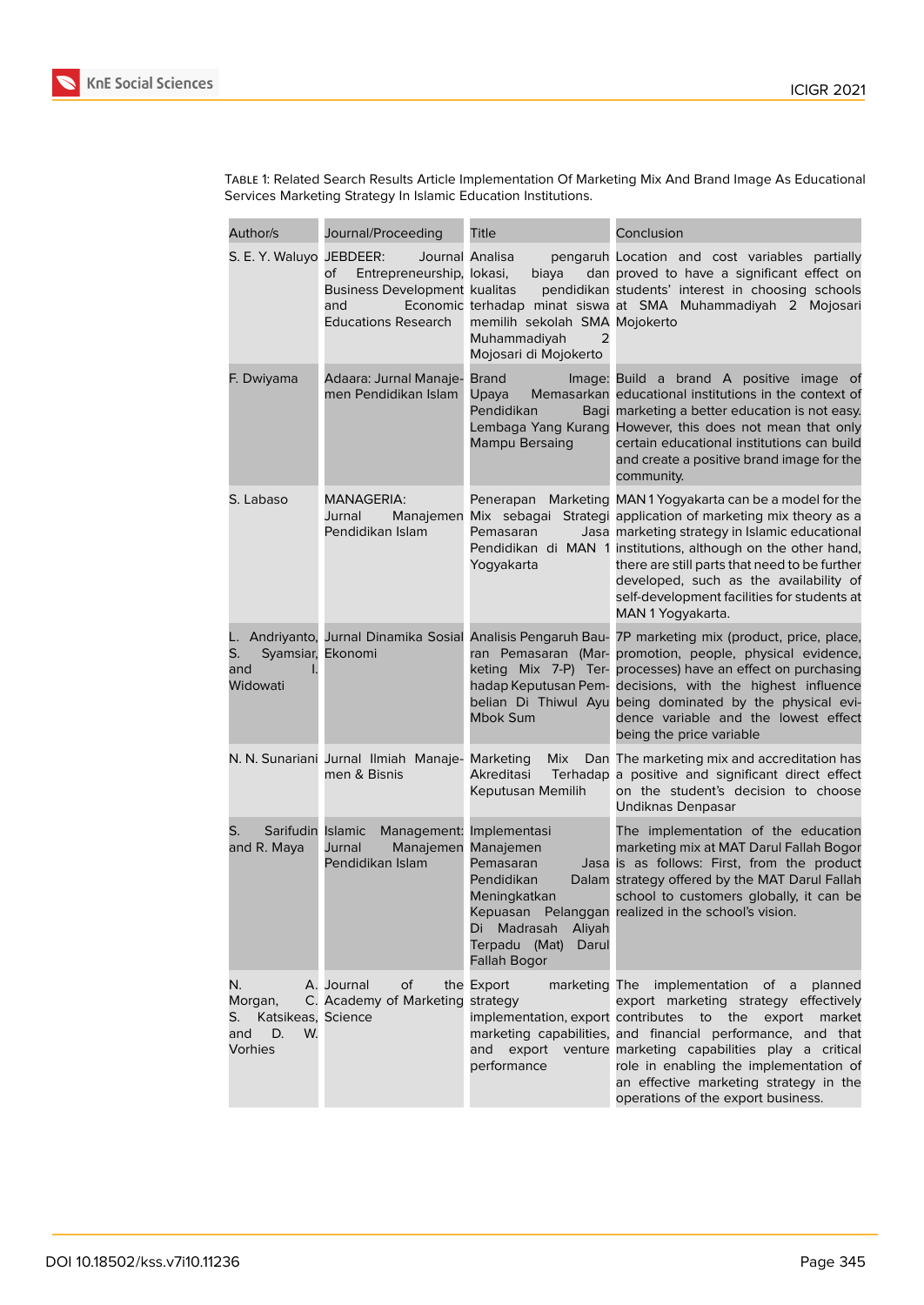

| Author/s                                                                    | Journal/Proceeding                                                        | Title                                                                                | Conclusion                                                                                                                                                                                                                                                                                                                                                                                                                                                                                                        |
|-----------------------------------------------------------------------------|---------------------------------------------------------------------------|--------------------------------------------------------------------------------------|-------------------------------------------------------------------------------------------------------------------------------------------------------------------------------------------------------------------------------------------------------------------------------------------------------------------------------------------------------------------------------------------------------------------------------------------------------------------------------------------------------------------|
| A. Khasanah                                                                 | el-Tarbawi                                                                | Pemasaran<br>Pendidikan<br>Strategi<br>Mutu<br>Sd<br>Alam<br>Di<br><b>Baturraden</b> | Jasa Education is a very urgent future invest-<br>Sebagai ment. Therefore, it is very necessary to<br>Peningkatan have a good quality education                                                                                                                                                                                                                                                                                                                                                                   |
| Abdurakhman,<br>W.<br>and<br>Firmansyah                                     | E. Kustian, O. Tadbir Muwahhid                                            | Strategi<br>Jasa<br>Dalam<br>Kuantitas Siswa                                         | Pemasaran The implementation of the marketing<br>Pendidikan Strategy using the marketing mix at the<br>Meningkatkan MA Daarul Uluum Bantar Kemang was<br>very successful and effective, because<br>with the products, promotions, places,<br>prices, people, facilities and infrastruc-<br>ture, and processes owned by the MA<br>Daarul Uluum can increase the number<br>of student registrants. at each year.                                                                                                   |
| Afriani, and T. Management,<br>Irwanto                                      | Accounting Journal)                                                       | & Image and Mix Market-<br>ing on Customer Loy-<br>Group Bengkulu                    | R. M. Sari, S. IMA Journal (Business, The Effect of Brand Brand images have a positive influ-<br>ence on customer loyalty, namely the<br>higher/stronger the brand image level<br>ality in Pt. Sungai Budi of PT. Sungai Budi Group Bengkulu will<br>increase the customer loyalty of PT.<br>Sungai Budi Group Bengkulu.                                                                                                                                                                                          |
| Kwok,<br>Tang, and B. of<br>Yu                                              | Y. International<br>Management                                            | Airbnb                                                                               | Journal The 7 Ps marketing Through our analysis of 219,833 English<br>Hospitality mix of home-sharing Airbnb reviews found at SFO and<br>services: Mining travel- 928,229 English Airbnb reviews in NYC.<br>ers' online reviews on We understand very well the marketing<br>mix on Airbnb listings - which is quite<br>a revolutionary newcomer to the lodging<br>industry.                                                                                                                                       |
| Lukmandono,<br>and<br>R.<br>Prabowo                                         | P. Sudhana, L. Industri Inovatif: Jurnal Pengaruh<br>Teknik Industri      | Marketing<br><b>Market</b><br>Jasa Pendidikan                                        | Universities are advised to make efforts<br>Mix Terhadap Impulse other than a constant, continuous mar-<br>Buying Dengan Niche keting mix such as training, seminars and<br>Sebagai open houses, in an effort to attract inter-<br>Moderasi Pada Industri est and convince potential customers<br>(prospects).                                                                                                                                                                                                    |
| F. Y. Rahman, Indonesian<br>L. N. Yuliati, of<br>and<br>Simanjuntak         | <b>Business</b><br>M. Entrepreneurship                                    | Online Bike Usage                                                                    | Journal The Influence of Mar- Marketing mix and word of mouth vari-<br>and keting Mix and Word of able both have a significant effect on<br>Mouth Towards Brand brand image. They both have a big<br>Image and Usage of role in creating an image that can be<br>stored in the mindset of consumers, so<br>that consumers can easily describe a<br>brand through marketing mix and word<br>of mouth.                                                                                                              |
| R.<br>J.<br>Wichmann,<br>A. Uppal,<br>Α.<br>Sharma,<br>and<br>M. G. Dekimpe | K. International Journal of A global perspective<br>Research in Marketing | on the marketing mix<br>across time and space                                        | The marketing mix instrument and in<br>the process has created value that has<br>grown substantially in recent decades.<br>Technology allows companies to lever-<br>age each instrument in the MM marketing<br>mix for individual consumers (or smaller<br>segments). In addition it has increased<br>fragmentation in terms of a larger<br>number of players making marketing<br>decisions for a larger number of products<br>and services at a greater, higher rate,<br>higher frequency and finer granularity. |

#### Table 1: Table continued.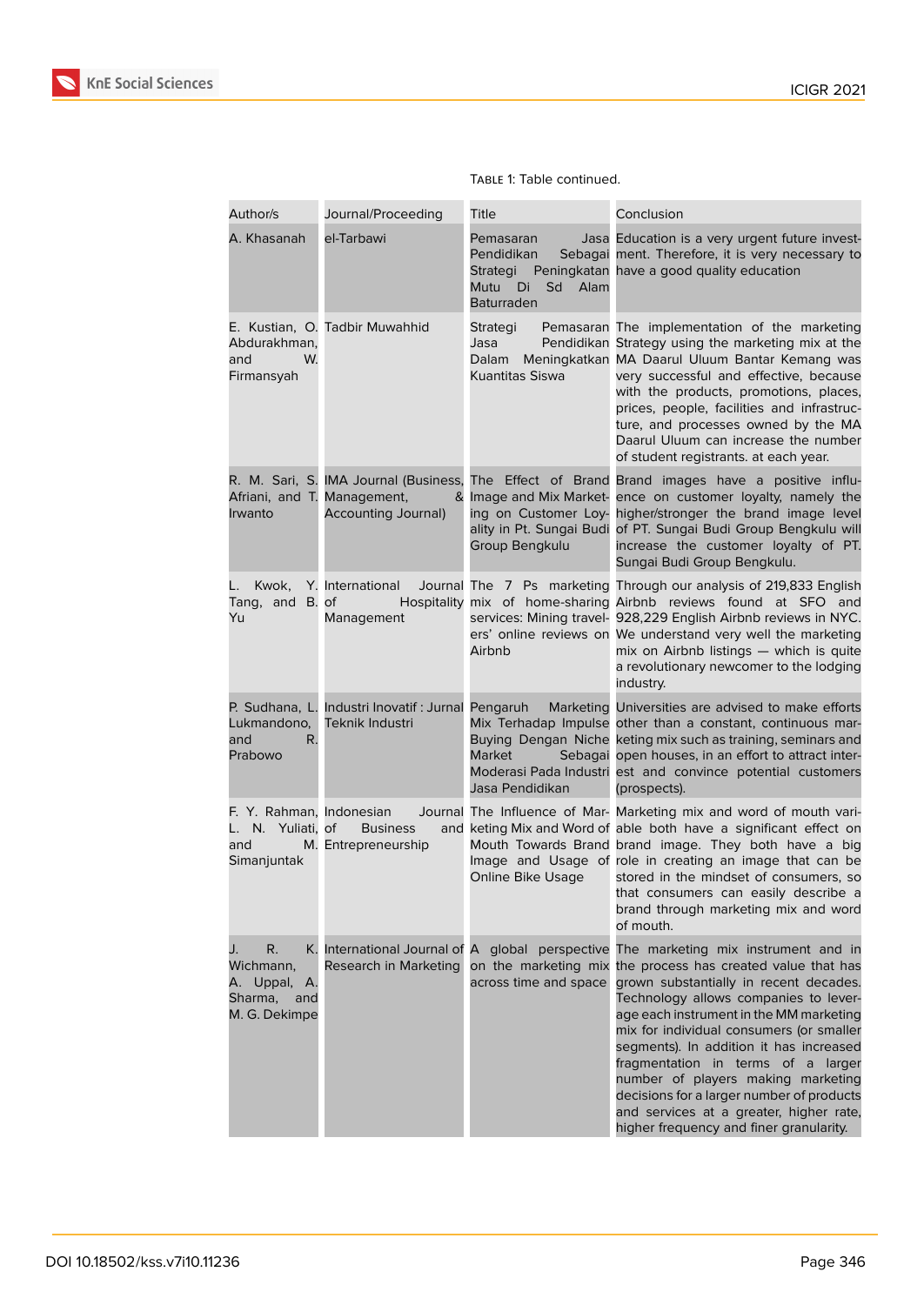

| Author/s                                                                                   | Journal/Proceeding  |                         | Title                                                                              | Conclusion                                                                                                                                                                                                                                                                                                                                                                                                                                                                                                                                                                       |
|--------------------------------------------------------------------------------------------|---------------------|-------------------------|------------------------------------------------------------------------------------|----------------------------------------------------------------------------------------------------------------------------------------------------------------------------------------------------------------------------------------------------------------------------------------------------------------------------------------------------------------------------------------------------------------------------------------------------------------------------------------------------------------------------------------------------------------------------------|
| M.<br>J.<br>Balmer, Z. Lin, Research<br>W. Chen, and<br>X. He                              |                     |                         | China                                                                              | T. Journal of Business The role of corporate The positive brand image of industrial<br>brand image for B2B companies from logistics brands has a<br>relationships of logis- beneficial impact on premium pricing and<br>tics service providers in brand retention. Research reveals how<br>the selection of industrial companies'<br>brands is materially shaped by the<br>company's brand image, moreover the<br>selection process.                                                                                                                                             |
| T. Kato and K. Procedia<br>Tsuda                                                           | Science             | Computer A              | Method<br>of<br>Corporate<br>Image<br><b>Based</b><br><b>Customers' Perception</b> | Management Learning from imbalanced data is a rela-<br>the tively new challenge that has attracted<br>Brand growing attention from both academia<br>on and industry                                                                                                                                                                                                                                                                                                                                                                                                              |
| F. Agmeka, R. Procedia<br>N.<br>Wathoni, Science<br>$\mathsf{A}$ .<br>S.<br>and<br>Santoso |                     |                         | intention<br>chase<br>commerce                                                     | Computer The influence of dis- The results of quantitative research on<br>count framing towards 307 respondents concluded that there<br>brand reputation and was a significant influence between the<br>brand image on pur- hypotheses mentioned above. Because<br>and some e-commerce companies make dis-<br>actual behaviour in e- count framing to attract buying a product,<br>it affects the purchase intention and<br>actual behavior of consumers. This study<br>shows the main issue of the desire to buy<br>after seeing the discount framing offered<br>by e-commerce. |
| T. Kato                                                                                    | Procedia<br>Science | <b>Computer Factors</b> | 0f<br>across<br>brand<br>products.<br>automotive industry                          | loyalty Even though the objective performance<br>corporate is high, there is a possibility that con-<br>images, sumer perception is low. In fact, it<br>dealers, becomes clear that the impression of<br>sales staff, and after- quality is shaped not only by durability<br>sales services in the but also by innovation and comfort                                                                                                                                                                                                                                            |

Table 1: Table continued.

# **5. Conclusion**

t The research reported here explores the implementation of marketing mix and brand image as a marketing strategy for educational services in Islamic educational institutions as evidenced by research and supported by various literatures. We highlight the fact that the implementation of the marketing mix and brand image as a marketing strategy for educational services has a very positive impact on the development of an Islamic educational institution. So far, it has been widely applied in various educational institutions, especially Islamic educational institutions because they see very tight competition in attracting consumers or customers of educational services.

# **References**

<span id="page-8-0"></span>[1] Waluyo SEY. Analisa pengaruh lokasi, biaya dan kualitas pendidikan terhadap minat siswa memilih sekolah SMA Muhammadiyah 2 Mojosari di Mojokerto. JEBDEER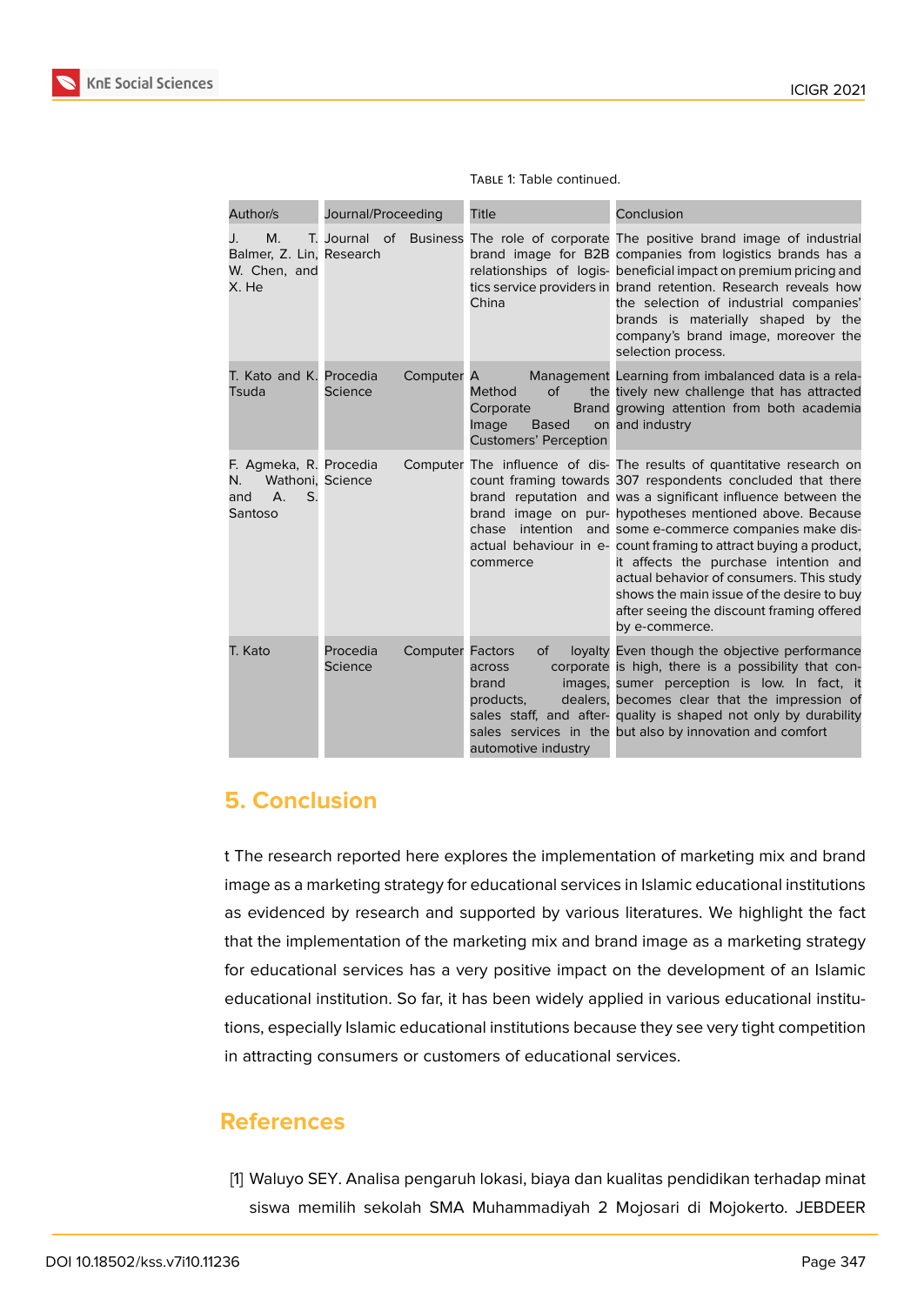

Jurnal Entrepreneurship Bussines Development Economic Education Research. 2018;1(2):49–58. https://doi.org/10.32616/jbr.v1i2.69

- <span id="page-9-0"></span>[2] Dwiyama F. Brand image: Upaya memasarkan pendidikan bagi lembaga yang kurang mampu bersaing. Adaara Jurnal Manajemen Pendidikan Islam. 2019;9(2):880–891. https://doi.org/10.35673/ajmpi.v9i2.424
- <span id="page-9-1"></span>[3] Labaso S. Penerapan marketing mix sebagai strategi pemasaran jasa pendidikan di MAN 1 Yogyakarta. Management Jurnal Manajemen Pendidikan Islam. 2019;3(2):289–311. https://doi.org/10.14421/manageria.2018.32-05
- <span id="page-9-2"></span>[4] Andriyanto L, Syamsiar S, Widowati I. Analisis pengaruh bauran pemasaran (marketing mix 7-p) terhadap keputusan pembelian di thiwul ayu mbok sum. Jurnal Dinamika Sosial Ekonomi. 2020;20(1):26. https://doi.org/10.31315/jdse.v20i1.3248
- <span id="page-9-3"></span>[5] Sunariani NN. Marketing mix dan akreditasi terhadap keputusan memilih. Jurnal Ilmu Manajemen Bisnis. 2017;2(2):368–377.
- [6] Sarifudin S, Maya R. Implementasi manajemen pemasaran jasa pendidikan dalam meningkatkan kepuasan pelanggan di madrasah aliyah terpadu (mat) darul fallah bogor. Islamic Management: Jurnal Manajemen Pendidikan Islam. 2019;2(2):133-142. https://doi.org/10.30868/im.v2i02.513
- <span id="page-9-4"></span>[7] Morgan NA, Katsikeas CS, Vorhies DW. Export marketing strategy implementation, export marketing capabilities, and export venture performance. Journal of the Academy of Marketing Science. 2012;40(2):271–289. https://doi.org/10.1007/s11747- 011-0275-0
- [8] Khasanah A. Pemasaran jasa pendidikan sebagai strategi peningkatan mutu di sd alam baturraden. el-Tarbawi. 2015;8(2):161–176. https://doi.org/10.20885/tarbawi.vol8.iss2.art4
- [9] Kustian E, Abdurakhman O, Firmansyah W. Strategi pemasaran jasa pendidikan dalam meningkatkan kuantitas siswa. Tadbir Muwahhid. 2018;2(2):87-93. https://doi.org/10.30997/jtm.v2i2.1176
- <span id="page-9-5"></span>[10] Sari RM, Afriani S, Irwanto T. The effect of brand image and mix marketing on customer loyality in Pt. Sungai budi group bengkulu. BIMA Jurnal (Business, Management Accounting Journal). 2020;1(1):1–9. https://doi.org/10.37638/bima.1.1.1-9
- <span id="page-9-6"></span>[11] Kwok L, Tang Y, Yu B. The 7 Ps marketing mix of home-sharing services: Mining travelers' online reviews on Airbnb. International Jurnal Hospital Management. 2020;90:102616. https://doi.org/10.1016/j.ijhm.2020.102616. 1-12
- <span id="page-9-7"></span>[12] Sudhana P, Lukmandono L, Prabowo R. Pengaruh marketing mix terhadap impulse buying dengan niche market sebagai moderasi pada industri jasa